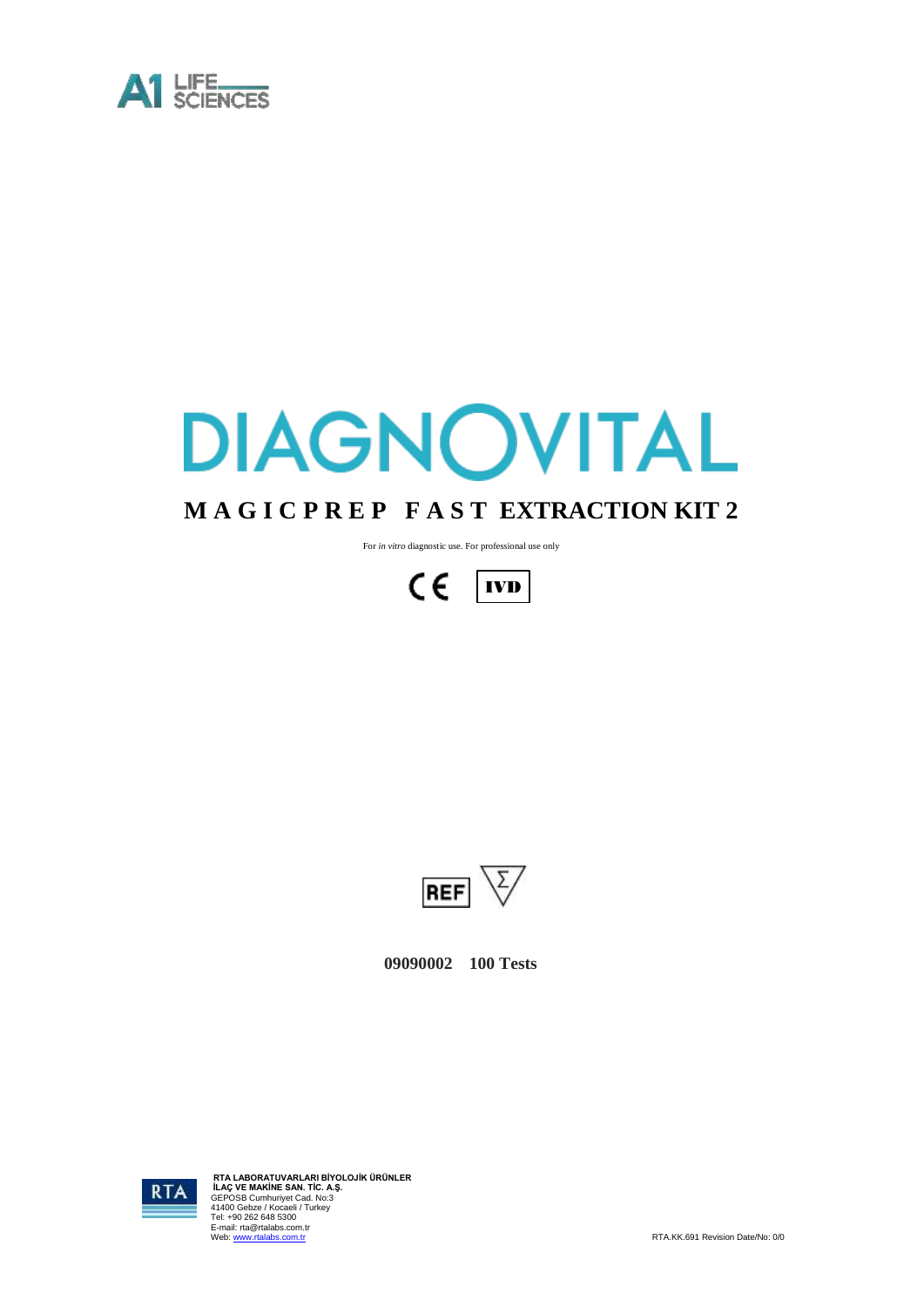

## **INTENDED USE**

DIAGNOTransfer Tube contains 3 mL of viral nucleic acid extractive and preservative liquid. When clinical specimens suspected of respiratory tract infection are transferred in this tube, the liquid inside the tube can be used directly in real-time PCR (qPCR) reactions. The nucleic acid extractive and protective liquid inactivates all viral, bacterial or eukaryotic pathogens in the sample 5 minutes after contact with the clinical specimen.

## **MATERIALS PROVIDED**

| <b>Kit Content</b>                                    | <b>Amount / Qty</b> | <b>Storage</b> | <b>Transfer</b>  |
|-------------------------------------------------------|---------------------|----------------|------------------|
| <b>DIAGNOTransfer</b>                                 | 100 Tubes           | Room Temp.     | <b>Room Temp</b> |
| <b>Tube</b>                                           |                     |                |                  |
| Nylon-flocked /                                       |                     |                |                  |
| <b>Rayon / Dacron</b>                                 | 100 Swabs           | Room Temp.     | <b>Room Temp</b> |
| Nasopharyngeal                                        |                     |                |                  |
| Swab                                                  |                     |                |                  |
| Materials supplied by the user                        |                     |                |                  |
| -Vortex                                               |                     |                |                  |
|                                                       |                     |                |                  |
| -100-1000 μl Micropipette tips (DNase and RNase free) |                     |                |                  |

#### **STORAGE**

Store all components room temperature.

If the kit components have been damaged during transport, contact RTA Laboratories. Do not use as performance may be compromised.

- Keep reagents separate from specimens to avoid contamination.
- Do not use after the designated expiry date.

### **SAMPLE PROTOCOL**

#### **Swab samples:**

**1.** Place the swab into DIAGNOTransfer Tube after the sampling.

#### **Samples in liquid form**

**1.** After vortexing the sample tube for 15 seconds, transfer 2 ml liquid sample into DIAGNOTransfer Tube.

#### **Sputum**

- **1.** Mix and homogenize equal amount of sputum and nuclease-free water (VTM or 1x PBS can be used instead of water)
- **2.** Transfer 2 ml liquid homogenized sputum into DIAGNOTransfer Tube.



**RTA LABORATUVARLARI BİYOLOJİK ÜRÜNLER İLAÇ VE MAKİNE SAN. TİC. A.Ş.** GEPOSB Cumhuriyet Cad. No:3 41400 Gebze / Kocaeli / Turkey Tel: +90 262 648 5300 E-mail: rta@rtalabs.com.tr<br>Web: www.rtalabs.com.tr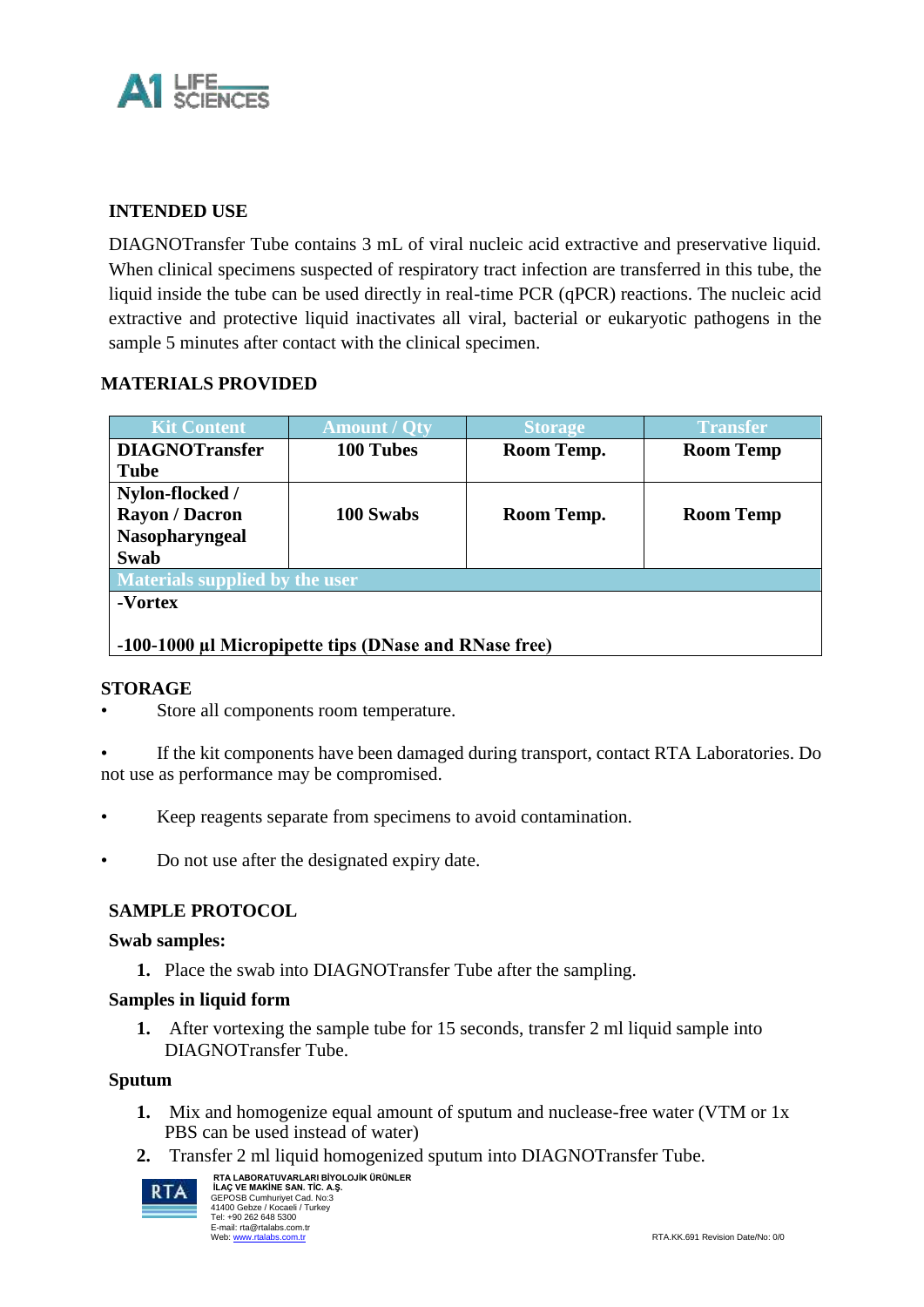

## **TRANSPORTATION, ANALYSIS AND STORAGE PROTOCOL**

**1.** Deliver DIAGNOTransfer Tube containing the sample to the laboratory at 2-8 ° C within 3 days at the latest.

**2.** Vortex the tube at the highest speed for 15 seconds.

**3.** The sample in the tube is ready to use in qPCR.

**4.** If the samples are not subjected to qPCR analysis immediately, store them for no more than 5 days at 2-8 ° C. If further delay is expected, samples can be stored for 1 year at  $-20$ °C.